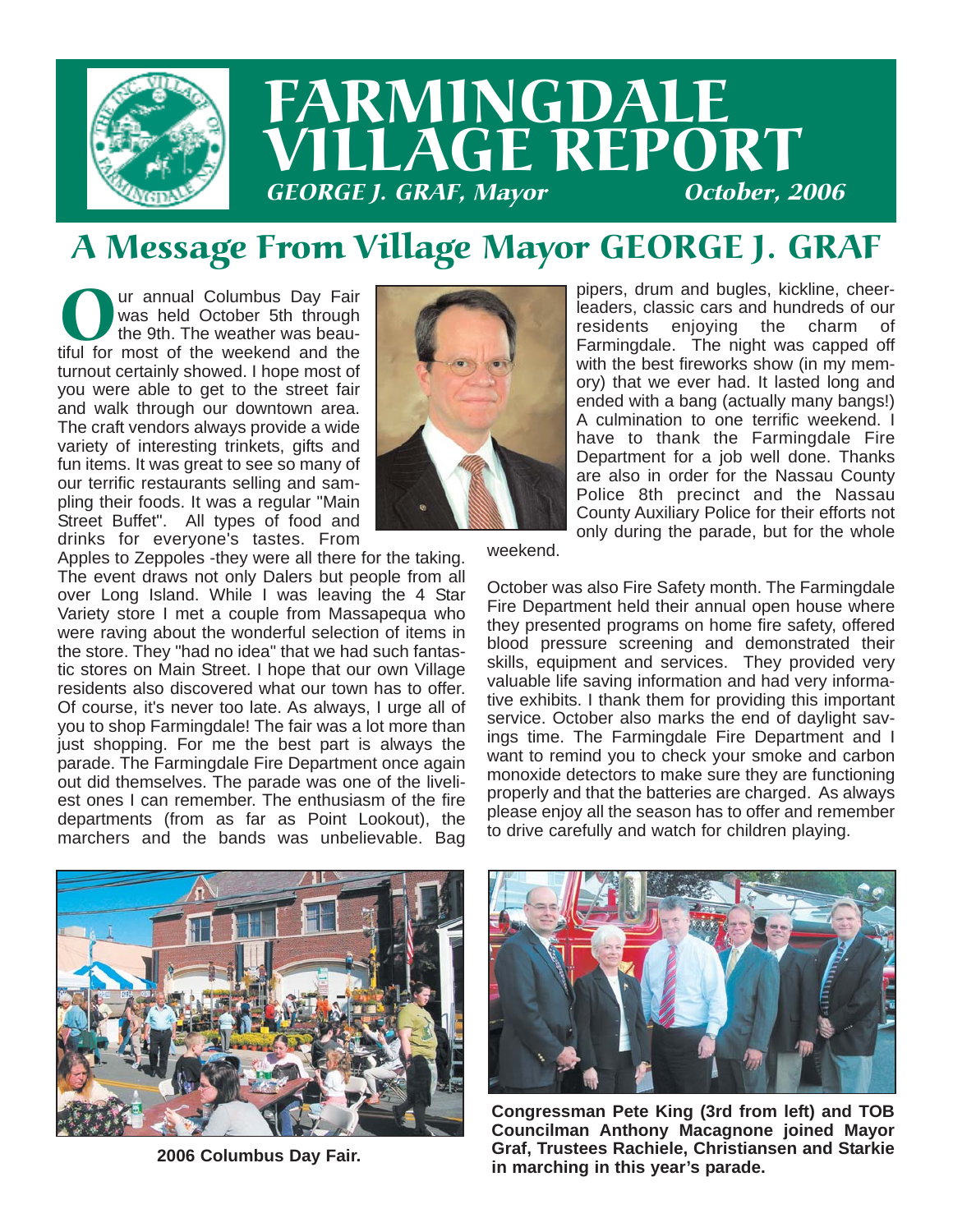# Tricentennial Tree Moved

On Wednesday, October 11, 2006, a significant change took place in the Farmingdale Village Green. The large blue spruce tree, planted in 1987 to mark the Village's Tri-Centennial, was repositioned to its new home adjacent to the Gazebo. The tree was moved in an effort to preserve its future. The original location became too small and light inhibited to allow for growth. That and the infestation of mites and bag worms necessitated the move. In its new location, the tree will be exposed to more sunlight thereby enabling it to grow robustly.

Concerns of residents were evident at two meetings held to discuss the transplanting of the tree. During these meetings, held on Saturday, September 30th and October 8th, with Village Trustees Starkie and Christiansen, Mr. Starkie advised those attending of the problems currently being encountered by the tree and the fact that if the tree were not moved its survival could be compromised. After much discussion and consideration of alternate plans, a walking tour of the Village Green was conducted and the consensus of opinion was that the relocation of the tree would be vital to the survival of the tree.

At 6:30 AM, Wednesday, October 11th, Trustee Starkie and crews from his garden center and farm along with members of the Department of Public Works, headed by Mr. Fred Zamparelle, began tying up the branches of the tree, to avoid any limbs from breaking during the move, digging around the perimeter, and removing the plaque that had been installed at the base of the tree to commemorate its planting in 1987. They removed the shrubbery surrounding the tree and once the area was cleared, a ninety inch tree spade lifted the tree and moved it to its present location closer to the Gazebo. The tree has been anchored so that it will not sustain any damage during winter weather. Two Bradford Pear trees located in front of Village Green at Main Street were also removed as they were starting to interfere with the utility lines and they were starting to raise the sidewalks. The Village would like to thank Trustee Starkie for his generous donation of time and materials to facilitate the tree move.

Additionally, the Beautification Committee has been making plans to add decorations to the Village Green and Main Street, beginning with the upcoming Holiday Season and continuing throughout each season of the year. The large trees within the Village Green will be trimmed and new walkways are planned. The Women's Club is studying plans to renovate the fountain and additional shrubbery and flowers will be planted to further enhance the Gazebo. The Village will also use funds from a Nassau County Block Grant that was secured by Legislator Dave Mejias. The Board of Trustees and the Beautification Committee encourages all interested residents to get involved and to help make our Village green the focal point of Farmingdale.

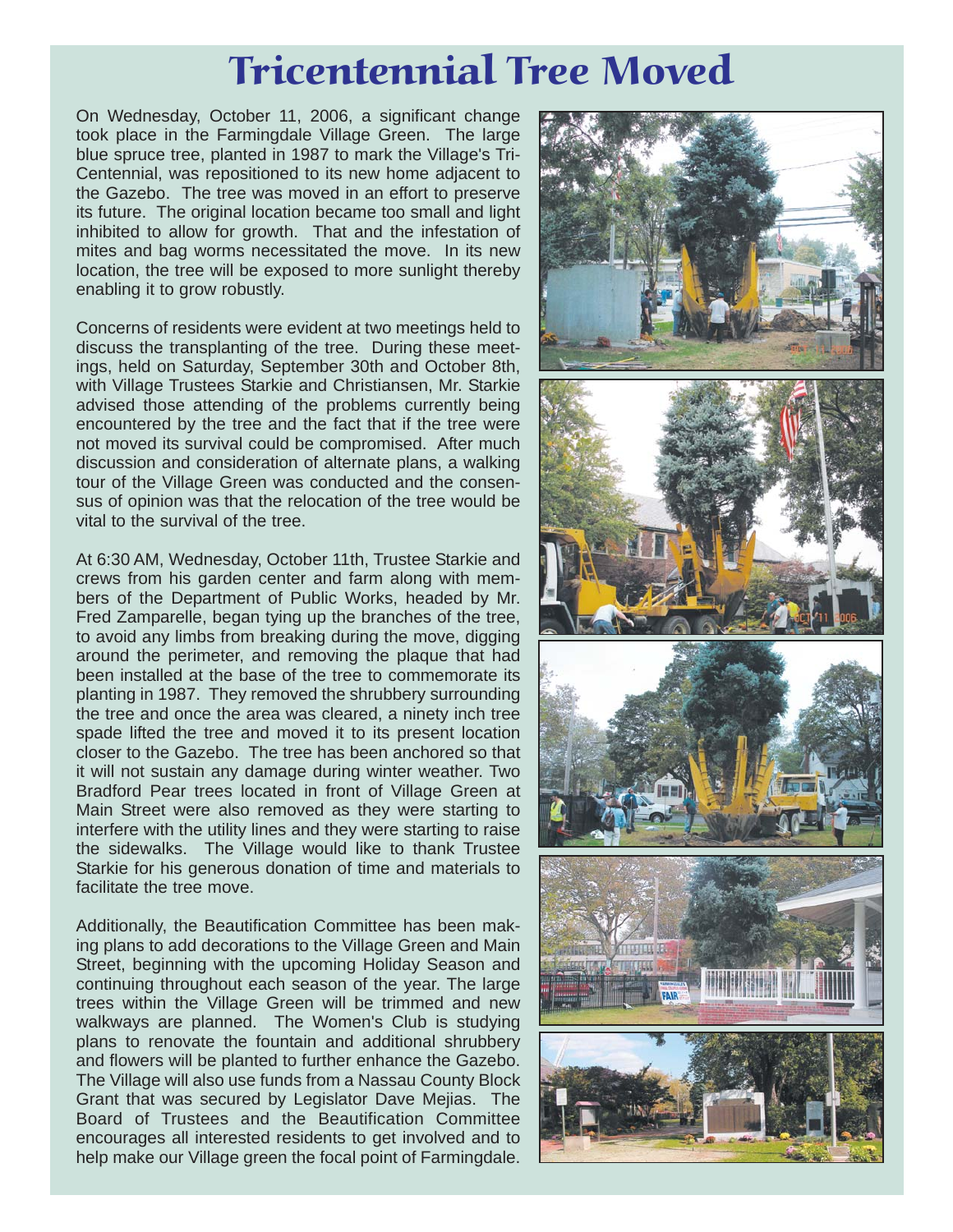## FROM THE CHIEF'S OFFICE

### By: Chief John Salerno, Farmingdale Fire Department

*We are pleased to introduce a new addition to our newsletter. Periodically we will include safety tips provided by our Farminmgdale Fire Department. We hope you will find them informative.*

OCTOBER IS NATIONAL FIRE PREVENTION MONTH, so it's time to think about the safety of our family and loved ones. With winter approaching, we will be starting up our heating systems, fireplaces and other heating equipment. Remember none of these systems have run in months. This may be a good time to call your oil company, gas utility or local chimney cleaner in order to get a quick check up of your heating system. Home heating units can produce deadly Carbon Monoxide gases that are colorless, odorless, and tasteless, these gases can slowly creep up on you and your family. Carbon Monoxide can cause sickness or death in a very short period of time. A small pinhole leak in the flue pipe or boiler that's not in proper working order can fill your house with Carbon Monoxide gases and you'll never know it. All this can all be prevented with a few simple precautionary measures, just like the smoke detectors in your home the batteries in the Carbon Monoxide detector must be changed at least (2) two times a year. So make sure when you replace your smoke detectors batteries you change the batteries in your Carbon Monoxide detector as well. Smoke detectors and Carbon Monoxide detectors are responsible for saving countless lives. Remember just changing a battery can prevent most deaths.

What should I do if my Smoke detector or Carbon Monoxide detector goes into alarm?

- 1. First thing to do is get everyone out of the house.
- 2. Second thing is to call you local Fire Department.



**The FFD held it's annual open house on October 8th.**

goes into alarm the one thing you don't want to do is just ignore it; that can be the worst mistake of your life. Signs of possible Carbon Monoxide poisoning can easily be mistaken for general flu like symptoms; the most common sign is a constant dull headache. That's not saying that if you have a dull headache you have Carbon Monoxide poisoning, but if more then one family member has that same headache it may be something more serious and worth looking into. Many people disregard these symptoms, as a change in weather or it's that time of the year where everyone gets sick and in some of those incidents the result are deadly.

So don't become a statistic; change your batteries and have your burner checked; these simple steps can mean the difference between Life and Death. Any questions concerning Carbon Monoxide Detectors or Smoke Detectors placement can be answered by contacting your local Fire Department.





**The Farmingdale Fire Departments Color Guard is shown here kicking off the 2006 Columbus Day Parade.**



If your Smoke detector or Carbon Monoxide detector